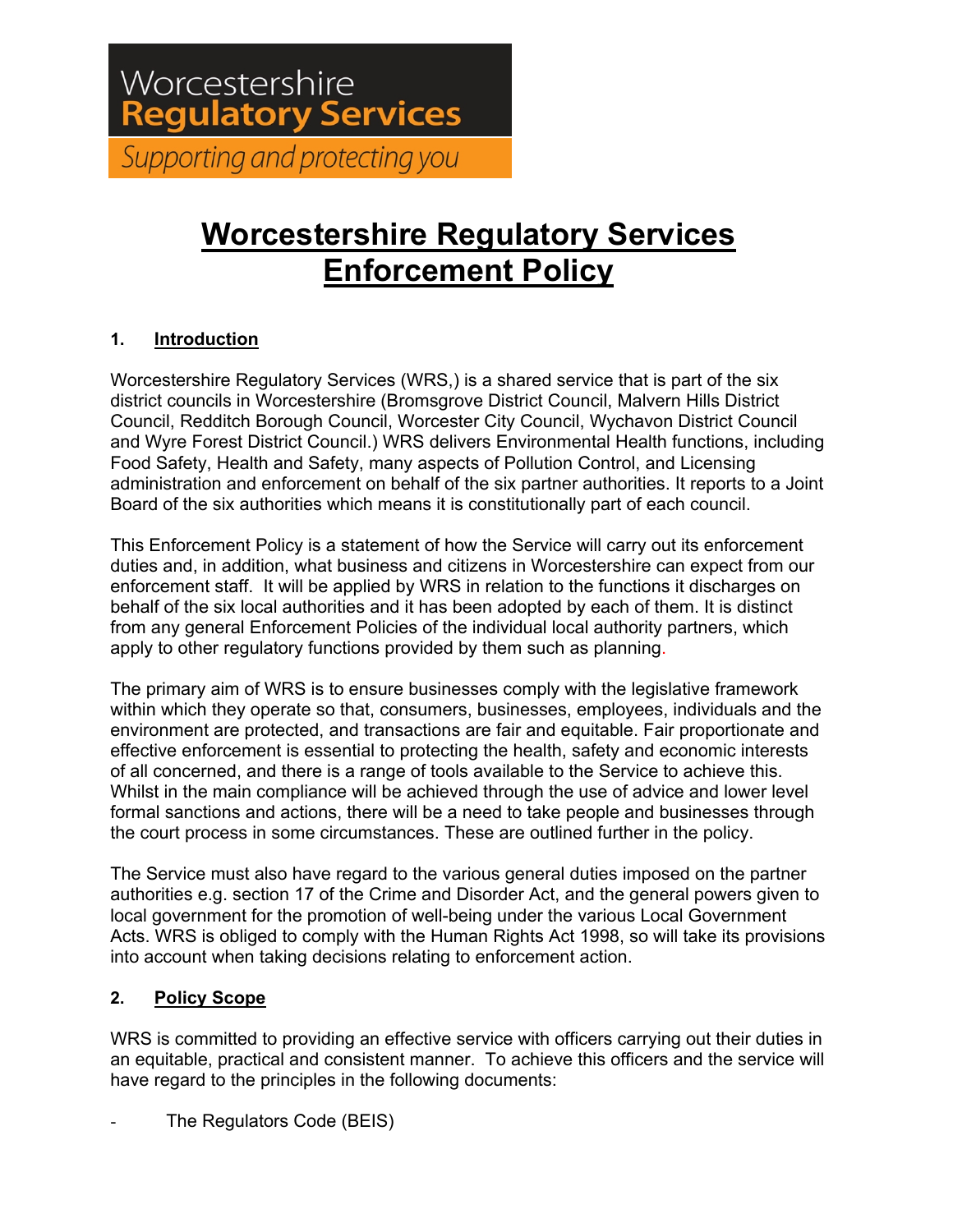- Local Government Regulation's Home Authority Principle,
- Office for Product Safety and Standards' (OPSS) Primary Authority Principle
- The Crown Prosecution Service Code for Crown Prosecutors (as amended.)
- The Food Safety Act 1990 Code of Practice
- Human Rights Act 1998 and the European Convention on Human Rights.

The Policy applies to actions in relation to all of the legislation enforced by the Service. Enforcement action includes any action taken by officers aimed at ensuring that individuals or businesses comply with the law and goes beyond just formal enforcement action such as prosecution.

# **3. General Principles**

Prevention is generally better than cure and WRS's role therefore involves actively working with businesses to advise on and assist with compliance. Where the service considers that formal action is necessary, each case will be considered on its own merits. However, there are general principles that apply to the way in which each case will be approached. These are set out in this Policy.

The majority of cases involving regulatory matters will relate to businesses, however, there will be some cases put before the Courts that relate to individual members of the public, particularly those involving nuisance. These cases will be treated in the same way as those involving businesses and the general principles outlined around proportionality of action, for example trying informal approaches before resorting to formal action and the Courts, will be followed unless the law mandates that an authority must take action in certain circumstances, for example where a statutory nuisance is identified. Even then, the service will use the discretion that all local authorities have as to the timeliness of formally taking action.

Enforcement decisions will be fair, independent and objective and will not be influenced by issues such as ethnicity or national origin, gender, religious beliefs, political views or the sexual orientation of the suspect, victim, witness or offender. Such decisions will not be affected by improper or undue pressure from any source. We will take into account the views of any victim, injured party or relevant person to establish the nature and extent of any harm or loss, and its significance, in making the decision to take formal action.

This enforcement policy helps to promote efficient and effective approaches to regulatory inspection and enforcement, which improve regulatory outcomes without imposing unnecessary burdens on business. We recognise the positive impact that the service can have on economic progress and growth in the local economy and see it as part of our role to encourage and support the growth of legitimate business activity within the legal framework provided by central government.

#### **4. Intelligence and Risk**

We will ensure that our resources are targeted where they will be most effective. We will ensure that work is intelligence-led and that risk assessment informs all aspects of our approach to regulatory activity, including:

- Data collection and other information requirements;
- Inspection programmes;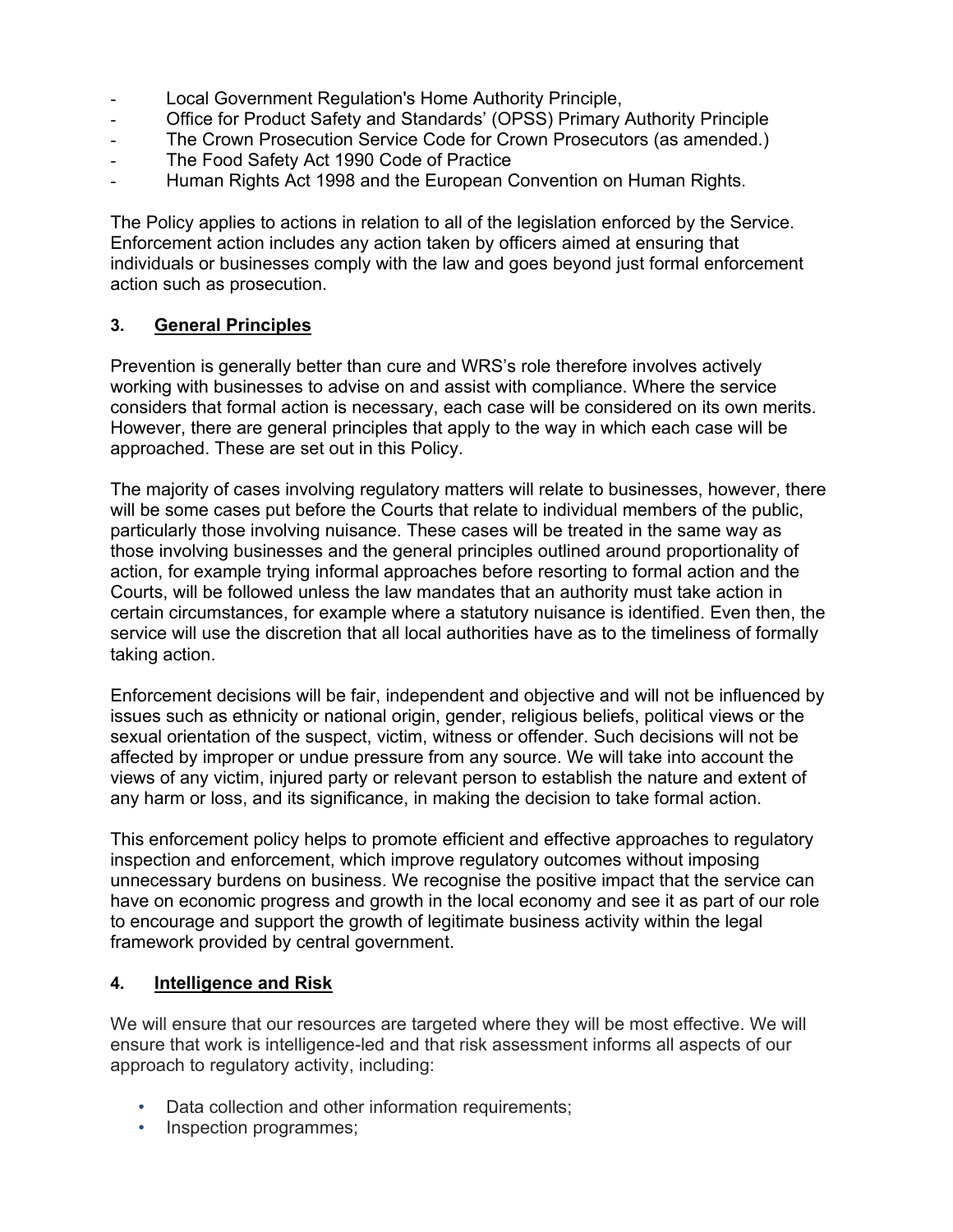- Advice and support programmes;
- Enforcement activity and sanctions.

We will normally use the appropriate risk assessment scheme developed either by government or recognised professional bodies to inform any inspection programme. In the absence of these, it is unlikely that routine inspection processes will inform activity. Instead, an intelligence-led approach will be taken and interventions will be driven by the risk and threat that comes from the assessment of intelligence. Decisions on tactical actions to be taken will be influenced by, in the absence of other factors:

- Compliance history and potential future risks
- The existence of effective management systems
- Evidence of recognised external accreditation
- Management competence and willingness to comply

Intelligence will be used to direct inspection based projects, targeting goods or business where there are known issues. Obviously, a complaint may also trigger a visit if that is the most appropriate response. We will review our approach to regulatory activities from time to time, in order to remove any unnecessary burdens from businesses.

## **5. Advice and Guidance**

We will provide general information, advice and guidance to make it easier for businesses to understand and meet their obligations in clear, concise and accessible language, using a range of appropriate formats and media. Information will cover all legal requirements relating to our regulatory activities, as well as changes to legal requirements. Where changes are of great significance, we will look at the best ways of informing businesses of these changes e.g. through newsletters, mail-shots or seminars.

WRS will promote self service via our website and, where possible, provide targeted and practical advice with a focus on encouraging this engagement through Primary Authority relationships. When offering advice, the service will clearly distinguish between statutory requirements and advice or guidance aimed at improvements above minimum legal standards. WRS recognises its advice should help achieve compliance but impose the minimum burden required on the business concerned. Advice will be confirmed in writing, if requested.

Where a business knows it has a problem and seeks advice to remedy the situation, this will not normally trigger enforcement action. Where appropriate WRS will seek to support the remedial action to prevent future problems however must reserve the right to take enforcement action in serious cases.

Where possible, the service will provide advisory services free of charge; however WRS reserves the right to charge a reasonable fee for services beyond the most basic advice and guidance necessary to help ensure compliance. In saying this, the service would take account of the needs and circumstances of smaller businesses and others in need of help and support in deciding whether or not to charge. Charging will be in line with any guidance issued by the OPSS in relation to the Primary Authority principle.

#### **6. Inspection and other market surveillance tactics**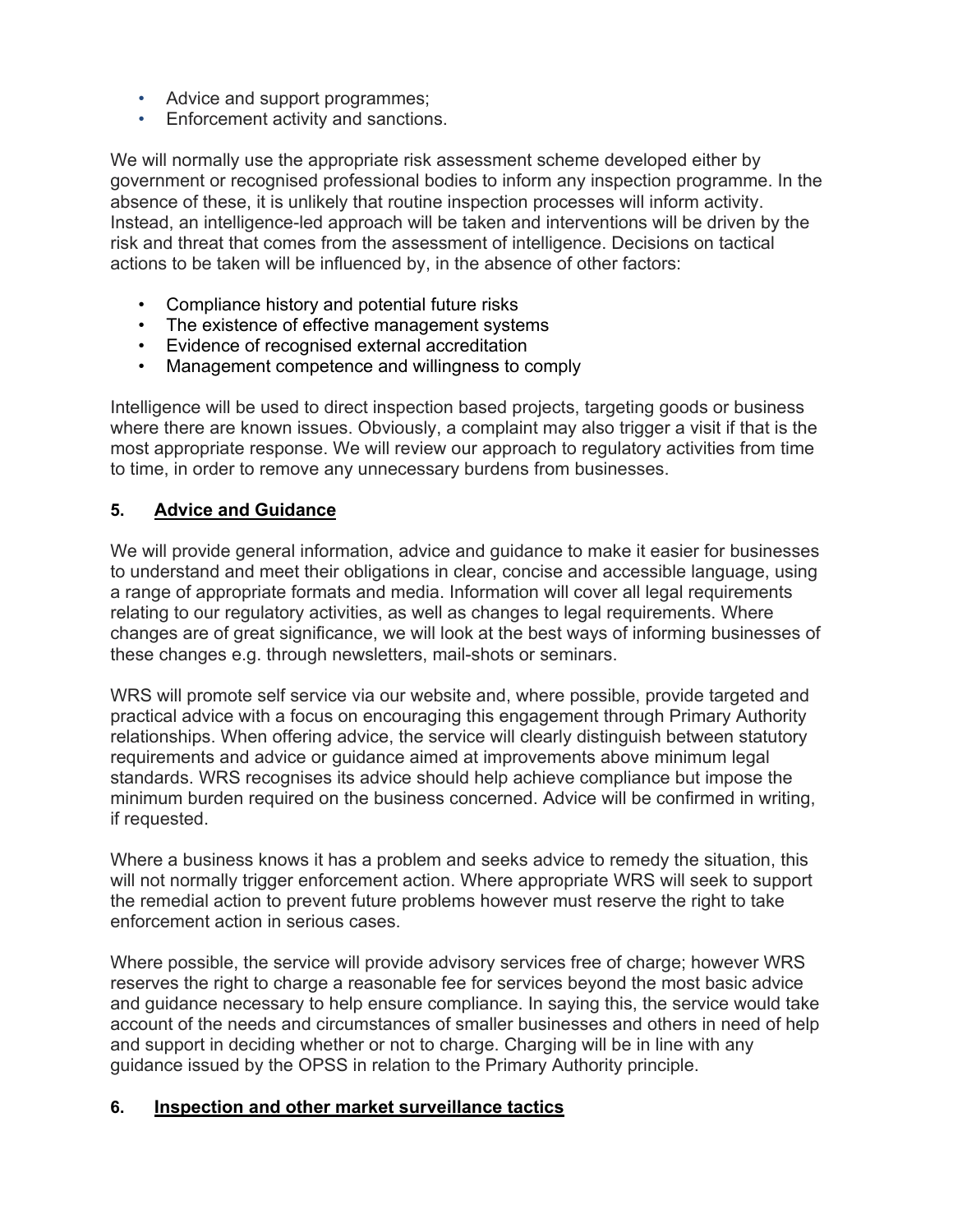WRS business activity will be driven by intelligence. Inspection and other forms of market surveillance will provide a good flow of intelligence about specific outlets but also, when aggregated, will help paint a picture of broader trends within business sectors. The service will ensure that any routine inspections and similar programmed visits to businesses only occur in accordance with a risk assessment methodology and the relevant intelligence picture. Other visits may be requested by businesses, or will result from relevant intelligence so this will not apply in such circumstances.

WRS will focus its efforts on businesses where intelligence and risk assessment show there is a higher likelihood of non-compliance or those which pose a more serious risk to regulatory outcomes. Some processes by their nature present a greater risk to health or the environment, or due to their complexity, may make it more difficult to ensure compliance. These are the areas where we will focus our proactive market surveillance activities including inspection.

Where appropriate, and where required by legislation, including the Protection of Freedoms Act, WRS officers will give a minimum of 48 hours notice prior to a routine inspection unless to do so would undermine the purpose of the visit. So, where giving notice might, for example, lead to additional work being done to hide non-compliance or offending, temporary behaviour changes or evidence being removed, no notice will be given. It should also be noted, however, that there is a general requirement in some Codes of Practice e.g. Food Law Code of Practice, that notice is not provided prior to a routine inspection. Where this is the case, notice will not be given unless it is necessary to achieve the services ends, for example, if the presence of a particular manager is essential at a manufacturing facility.

When officers visit or carry out inspections, they will give feedback to businesses to encourage and reinforce good practice. They will also share information about good practice amongst businesses, and with other regulators. Where serious non-compliances are identified during an inspection that requires some formal action, feedback on minor issues may be delayed until the serious issues are resolved.

Where WRS and another regulator have a shared interest in a business, officers will seek to work together with relevant colleagues to ensure that activities can be rationalised to minimise the burden on the business, where such action is of benefit to the business and does not harm the standard of enforcement for either regulator. The service will also take account of the circumstances of smaller businesses, including any difficulties they may have in achieving compliance unless the non-compliance in question creates a serious risk.

#### **7. Information Requirements**

Worcestershire Regulatory Services do not require large quantities of information from businesses on a routine basis. When determining what data we may require, we will consider the costs and benefits of data requests to businesses and,

- Limit the data that we request to that which is either appropriate, or required by statute e.g. food registration, licensing applications, etc,
- Minimise the frequency of collection and seek the information from other sources where relevant and possible.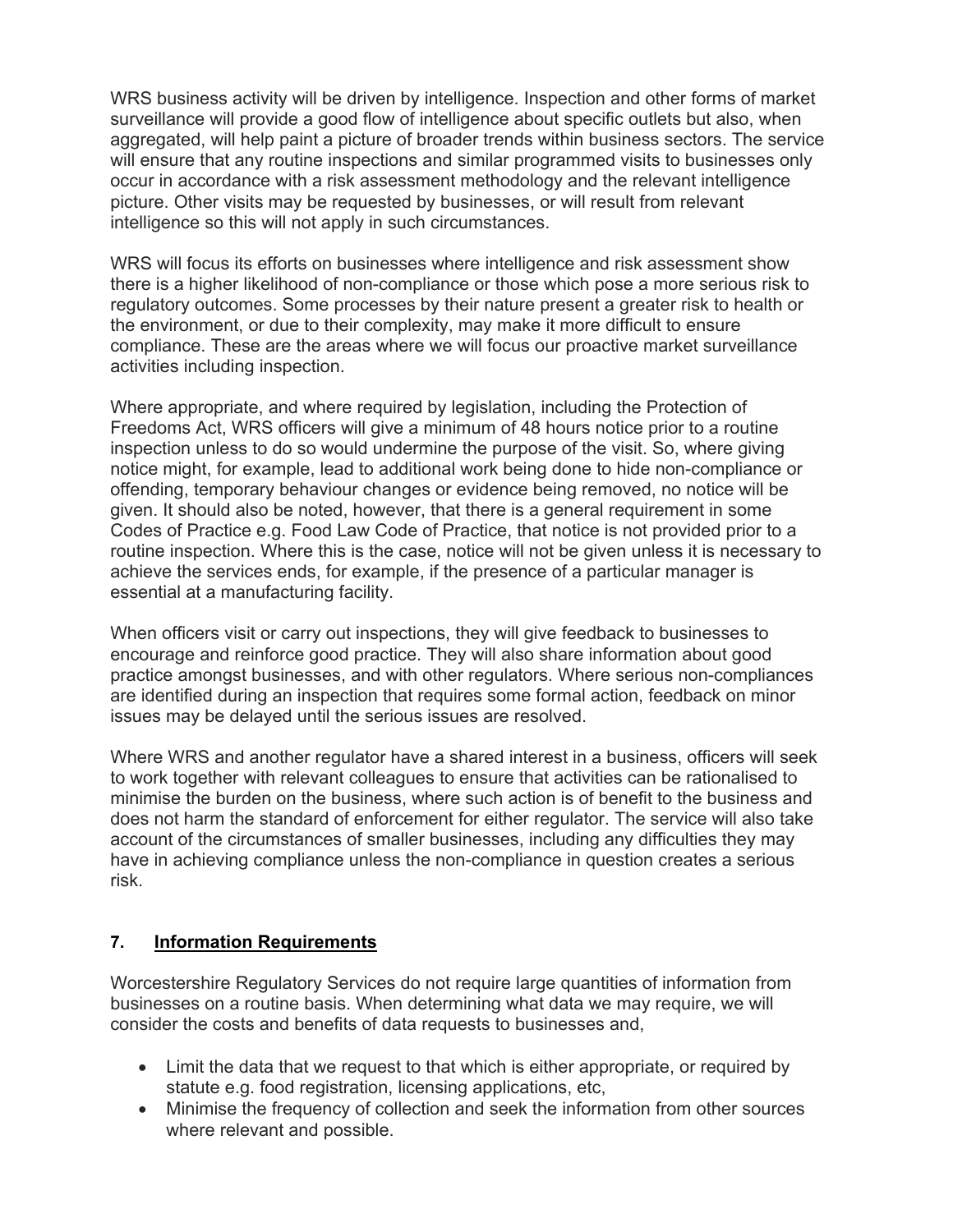We will work with our fellow local regulators to minimise the information we request from businesses, and we will seek to maximise our data sharing within the provisions of the Data Protection Act. We will seek to use compatible collection methods to give consistency.

We will involve businesses in vetting data requirements and form design for clarity and simplification. We will also ensure that, where possible, data can be returned electronically.

## **8.0 Enforcement Action**

In accordance with good practice, we will:

- Publish our Enforcement Policy;
- Report on our enforcement activities year on year to interested parties through an Annual Report;
- Follow-up enforcement actions where appropriate;
- Be transparent in the way in which we enforce requirements and, apply and determine penalties (when such powers are made available.)

When considering what action should be taken, we will look to:

- Be proportionate to the nature of the offence and the harm caused,
- Change the behaviour of the offender;
- Eliminate any financial gain or benefit from non-compliance;
- Address the harm caused by regulatory non-compliance, where appropriate;
- Deter future non-compliance,
- Be responsive and consider what is appropriate for the particular offender and regulatory issue, and
- Avoid perverse incentives that might influence the choice of sanctioning response.

When considering formal enforcement action, we will, when appropriate, discuss the circumstances with those suspected of a breach and take these comments into account when deciding on the best approach, (unless immediate action is required to prevent or respond to a serious breach or where to do so would be likely to defeat the purpose of the proposed enforcement action.) Where a prosecution may be an option, the offender is likely to be offered an interview under the provisions of the Police and Criminal Evidence Act 1984, which will give an opportunity for the alleged offender to give their side of the story.

Where the outcome is a decision to send a file to the relevant legal service for them to consider prosecution, this will be reported to the potential defendants. For lesser disposals, an explanation of the need for the action will be provided as soon as is reasonable practicable after the intervention.

#### **8.1 Deciding what enforcement action is appropriate**

In assessing what enforcement action is necessary and proportionate, consideration will be given to:

• The seriousness of compliance failure or offence;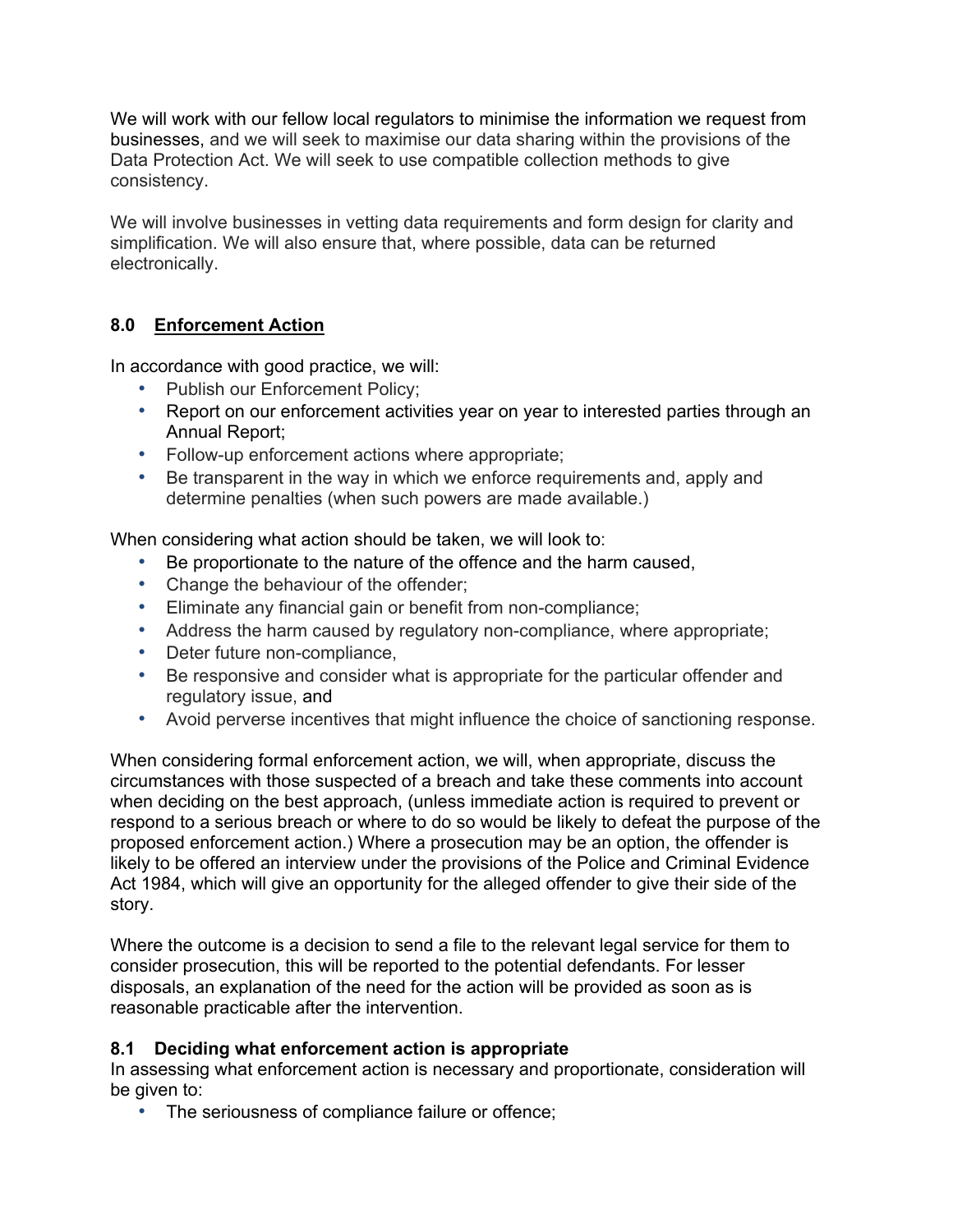- The business's past performance and its current practice;
- The risks being controlled;
- Legal, official or professional guidance;

There are a large number of potential enforcement options in some legislative areas. The level of action taken will vary from no action/ verbal advice & assistance through to proceedings in Court. Examples of the main types of action that can be considered are shown below:

- No action/ verbal advice & assistance;
- Informal Action and Written Advice;
- Fixed penalty Notices;
- Penalty Charge Notices;
- Statutory Notice;
- Formal closure
- Seizure of goods/equipment;
- Injunctive Actions;
- Refusal/revocation of a licence;
- Simple Caution;
- Prosecution.

#### **8.2 No Action/ Verbal Advice or assistance**

There will be circumstances where a contravention may not warrant action, or it may be inappropriate. Many minor contraventions can be dealt with via advice and/ or assistance. Domestic nuisance issues may be best resolved by the neighbours entering into dialogue without the direct intervention of officers. Where this is not appropriate, due to the behaviour of one party or where the complainant is from a vulnerable group, the service will consider the best option for intervention depending on the circumstances.

#### **8.3 Informal Action and Written Advice**

For minor breaches of the law we will give advice on how to put them right, including a deadline by which this must be done. The time allowed will be reasonable, and take into account the seriousness of the contravention and the implications of the non-compliance. Where the advice required is detailed, or there are potentially serious implications from the failure, the advice will be provided in writing. Failure to comply could result in further enforcement action.

Where ever possible we will advise alleged offenders about 'good practice', but we will clearly distinguish between what they *must do* to comply with the law and what is recommended best practice.

#### **8.4 Statutory Notices**

Officers of the Service have the power under various pieces of legislation, or through delegation, to issue notices that: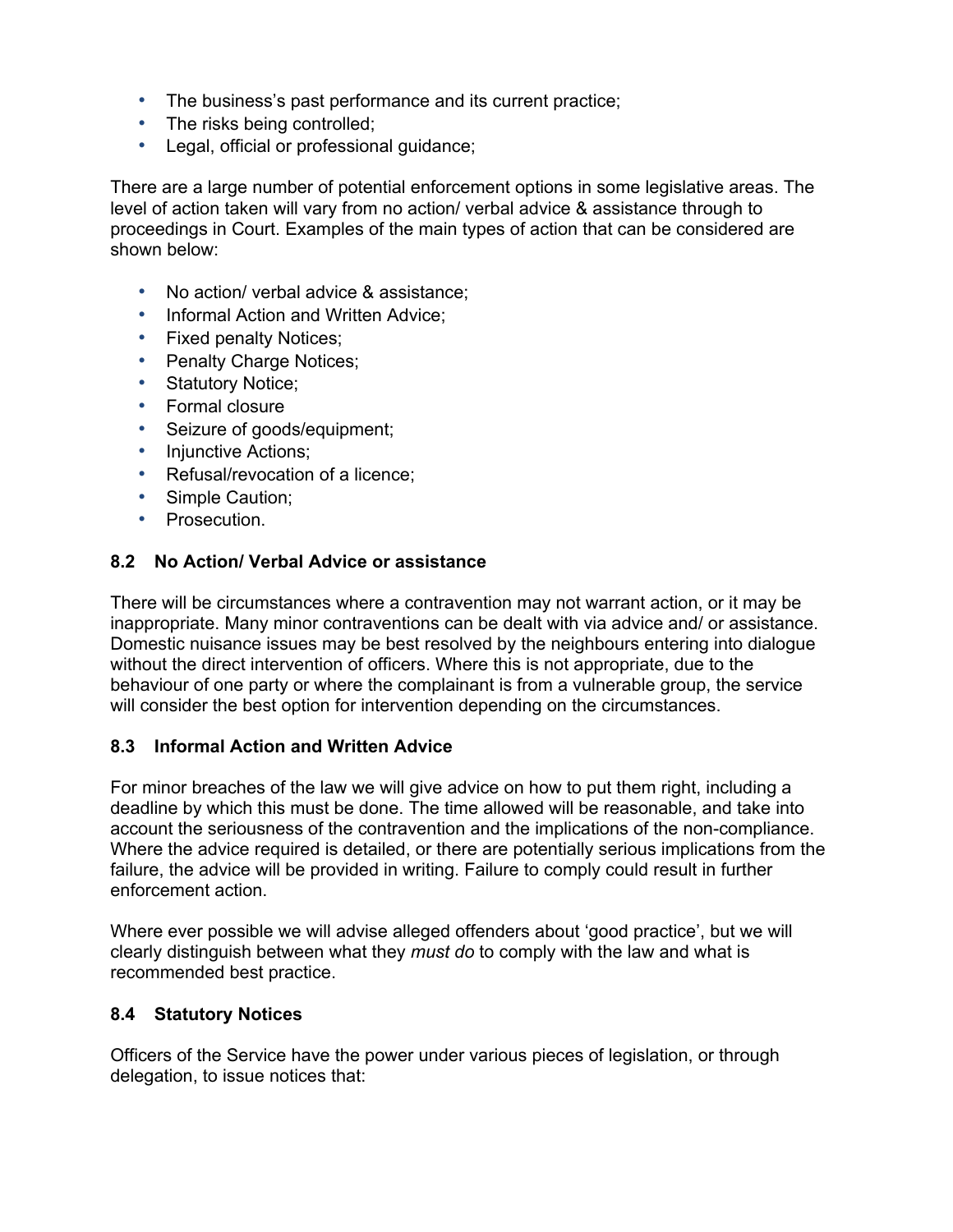- Prohibit the sale or distribution of goods where relevant provisions may have been breached,
- Require a business to take specific actions to remedy an identified problem,
- Require a business to desist from particular activities that may not comply with legal requirements.
- Require any person to take action to ameliorate or stop nuisances being caused by their actions

Notices may require immediate action where, for example, there are risks to public health or safety, or an immediate risk of environmental damage or serious nuisance. In other circumstances, a reasonable amount of time will be given, depending on the circumstances, to rectify the problem.

Certain types of notice allow works to be carried out in default. This means that if a notice is not complied with (a breach of the notice) the service may commission the carrying out of any necessary works to satisfy the requirements of the notice. Where the law allows, the partner council may then charge the person/business served with the notice for any costs WRS incurs in carrying out the work.

In certain limited circumstances e.g. under the provisions of food safety legislation, where an authorised officer is satisfied that there is an imminent risk of injury to health from the condition of the premises, the officer may serve notice to close the premises. This would be immediately followed by an application to a Magistrates Court to confirm the closure.

All notices issued will contain details of any Appeals process that may be available to the recipient.

# **8.5 Fixed Penalty Notices**

A few offences prescribed by legislation are subject to fixed penalty notices. These notices are recognised as a low-level enforcement tool and avoid the defendant obtaining a criminal record. They will only be used in appropriate circumstances to give a fast and measured response to a situation. Where legislation permits an offence to be dealt with by way of a Fixed Penalty Notice (FPN), we may chose to administer a FPN on a first occasion, without issuing a warning.

#### **8.6 Penalty Charge Notices**

Penalty Charge Notices (PCNs) are prescribed by certain legislation as a method of enforcement by which the offender pays an amount of money in recognition of the breach. Failure to pay the PCN will result in the offender being pursued in the County Court for non-payment of the debt. A PCN does not create a criminal record and we may chose to issue a PCN without first issuing a warning in appropriate circumstances.

#### **8.7 Institution of Legal Proceedings**

Once an officer has completed his/ her enquiries, they will submit a case report to a senior officer, independent of the investigation, who will decide the most appropriate course of action using amongst other things, the criteria identified below.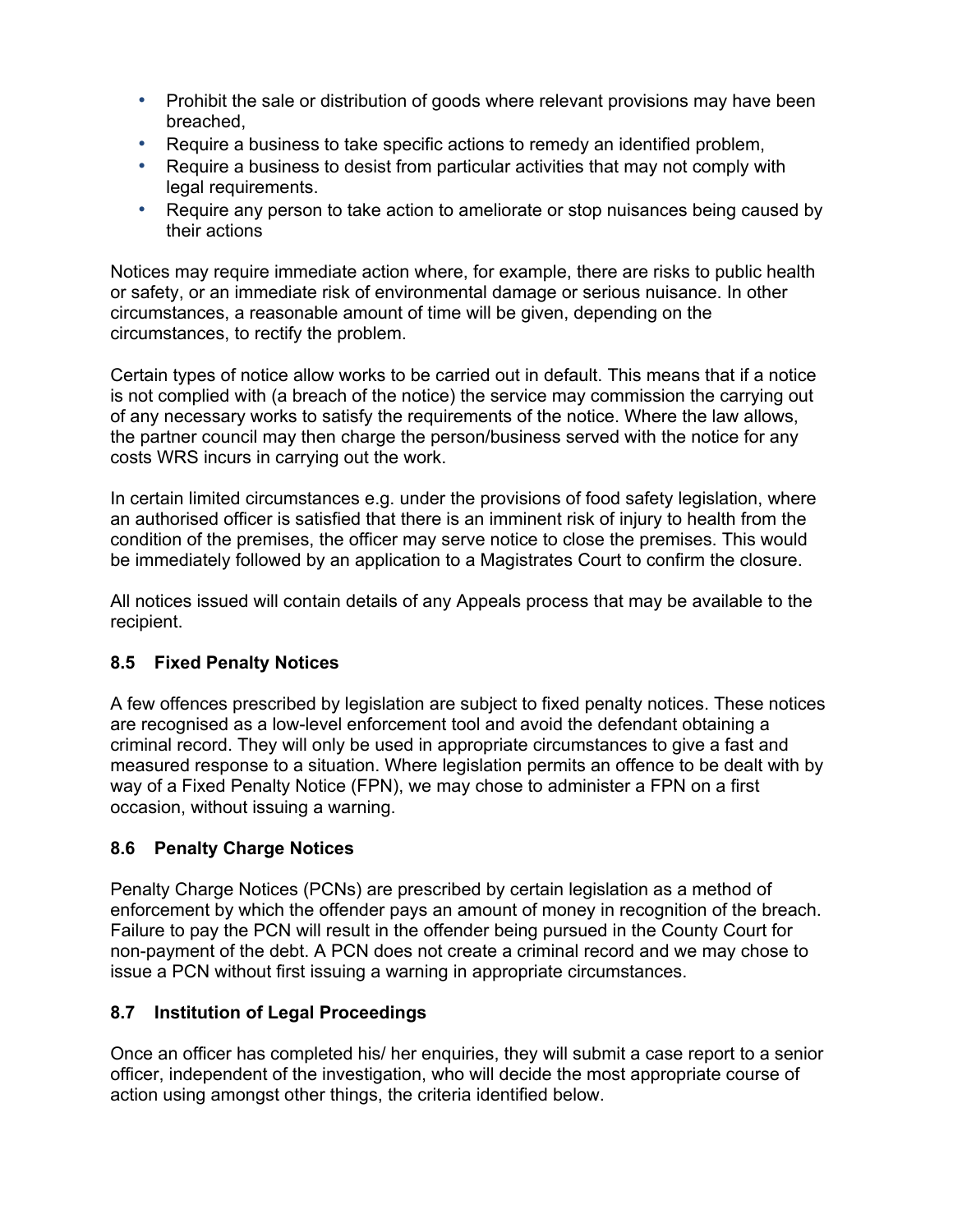Where the law has been broken, there is a range of enforcement options available and, under normal circumstances, a process of escalation will be used until either compliance is reached or there is no option other than to instigate proceedings. This approach would not be appropriate where there is a serious risk to public safety or the health of the environment, or the offences have been committed deliberately or negligently or involve deception, or where there is significant economic detriment or potential detriment caused by the activity. Each case is unique and will be considered on its own facts and merits.

The senior officer will take into consideration the requirements of the Code for Crown Prosecutors and other relevant codes before deciding whether or not to pass the file to the relevant legal officer for their review and the formal consideration of whether to authorise the institution of legal proceedings.

Before doing this, the senior officer will have to be satisfied that there is sufficient evidence to provide a realistic prospect of conviction against each defendant on each offence identified. They must have concluded that a jury or bench of Magistrates, properly directed in accordance with the law, is more likely than not to convict the defendant of the charge alleged based on the evidence before them. To this end, the senior officer will look at all the available evidence, reliability of witnesses, supporting documentation and any other matters relating to the investigation. Only when this evidential test has been satisfied will the public interest to proceed with the prosecution be considered.

In deciding whether a prosecution will serve the public interest, the senior officer will balance factors for and against the prosecution carefully, fairly and impartially. Some factors may increase the justification to prosecute whereas others may militate against. Below are some of the matters to be taken into consideration for and against criminal proceedings. This is not an exhaustive list and, as such, each case is taken strictly on its own individual merits:

#### **Factors in Favour of Prosecution**

- The offender was in a position of control within the business,
- The offender acted dishonestly, wilfully or negligently.
- The product or service was aimed at a vulnerable group or person.
- The product or service has caused or had the potential to cause physical or mental injury or suffering, significant harm or loss.
- The offender has received advice or a warning concerning the circumstances of the offence or similar matters.
- The offender has previous convictions that are relevant.
- The offence, though not serious in its self, is widespread in the area where it was committed.
- There are grounds to believe that the offence is likely to be continued or repeated, for example by a history of recurring conduct.
- The outcome of a prosecution might serve an important, informative purpose or establish a legal precedent.

#### **Factors which would mitigate against the need for a prosecution**

- The offence was minor in nature and as a result of a genuine mistake or misunderstanding, which did not involve significant negligence.
- The offender is vulnerable, for example through age-related issues, or was at the time of the offence suffering from significant mental or physical ill health, which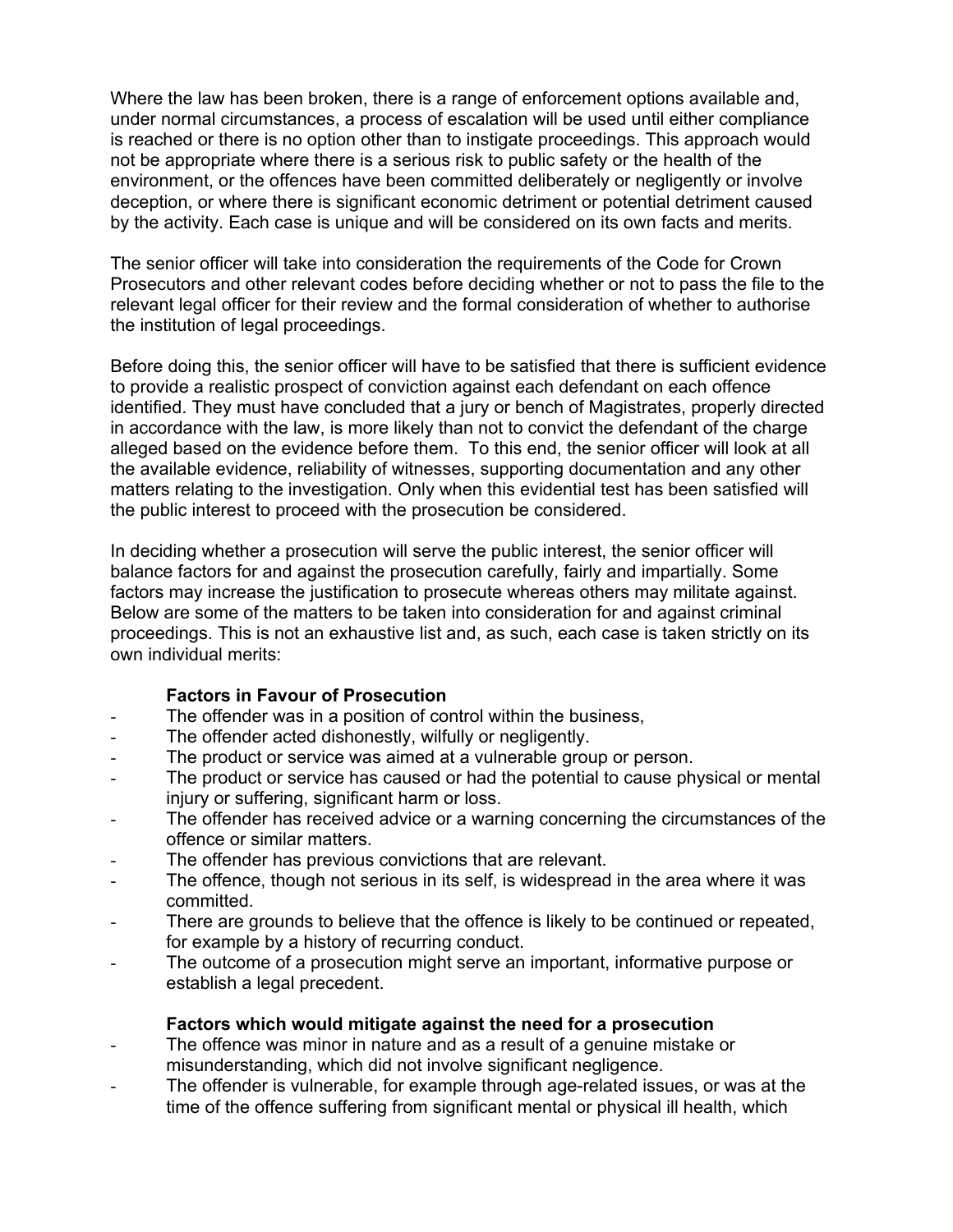contributed to the commission of the offence, and the offence was neither serious nor likely to be repeated.

- The loss or harm could be described as minor and was as a result of a single incident, particularly if it was caused by a failure of judgment.
- The offender put right the loss or harm caused prior to the intervention of the Service.
- Prior to the Service's intervention, the offender had introduced adequate steps to prevent further similar offences.
- The defendant was a youth at the time of the offence.
- There has been a long delay between the offence and any potential court action, unless either:
	- (i) The offence is serious,
	- (ii) The delay has been caused by the defendant or his/ her legal representatives,
	- (iii) The offence has only recently come to light, or
	- (iv) The complexity of the offence meant that there has been a long investigation.

## **8.8 Proceeds of Crime Applications**

Some cases taken by the service can lead to applications being made under the Proceeds of Crime Act 2002 (POCA) for confiscation of assets or a POCA investigation may run alongside an investigation into breaches. These are likely to be the most serious cases, where there is persistence of offending over a long period of time or where the offences are deemed to be "lifestyle crime" under POCA. Their purpose is to recover the financial benefit that the offender has obtained from his criminal conduct. WRS will look to use these provisions in an appropriate manner.

#### **8.9 The use of Simple Cautions**

Where the public interest justifies it, the senior officer reviewing a case will consider offering a Simple Caution (or Reprimand/ Final Written Warning if the offender is below the age of 18.) In offering a Simple Caution, we will take account of the Home Office Guidelines in relation to the cautioning of offenders, and the Code for Crown Prosecutors. Where the offender is under 18 and a formal approach is being considered, appropriate bodies such as the Youth Offending Team will be consulted.

A Simple Caution requires an admission of guilt on behalf of the offender, however there is no sentence and there is no recorded conviction. A caution will remain on record for a period of 2 years and may be cited in Court should a further offence be committed and prosecuted during that time.

#### **8.10 Injunctions**

Injunctive action is a civil law process that may be used to ensure that person or business desists from a particular pattern of behaviour or action. Whilst these are not the norm in dealing with regulatory matters, seeking an injunction may be the most appropriate method of disposal for an issue. A decision to seek an injunction would be taken by the legal officer for the relevant partner council and is most likely to be relevant where the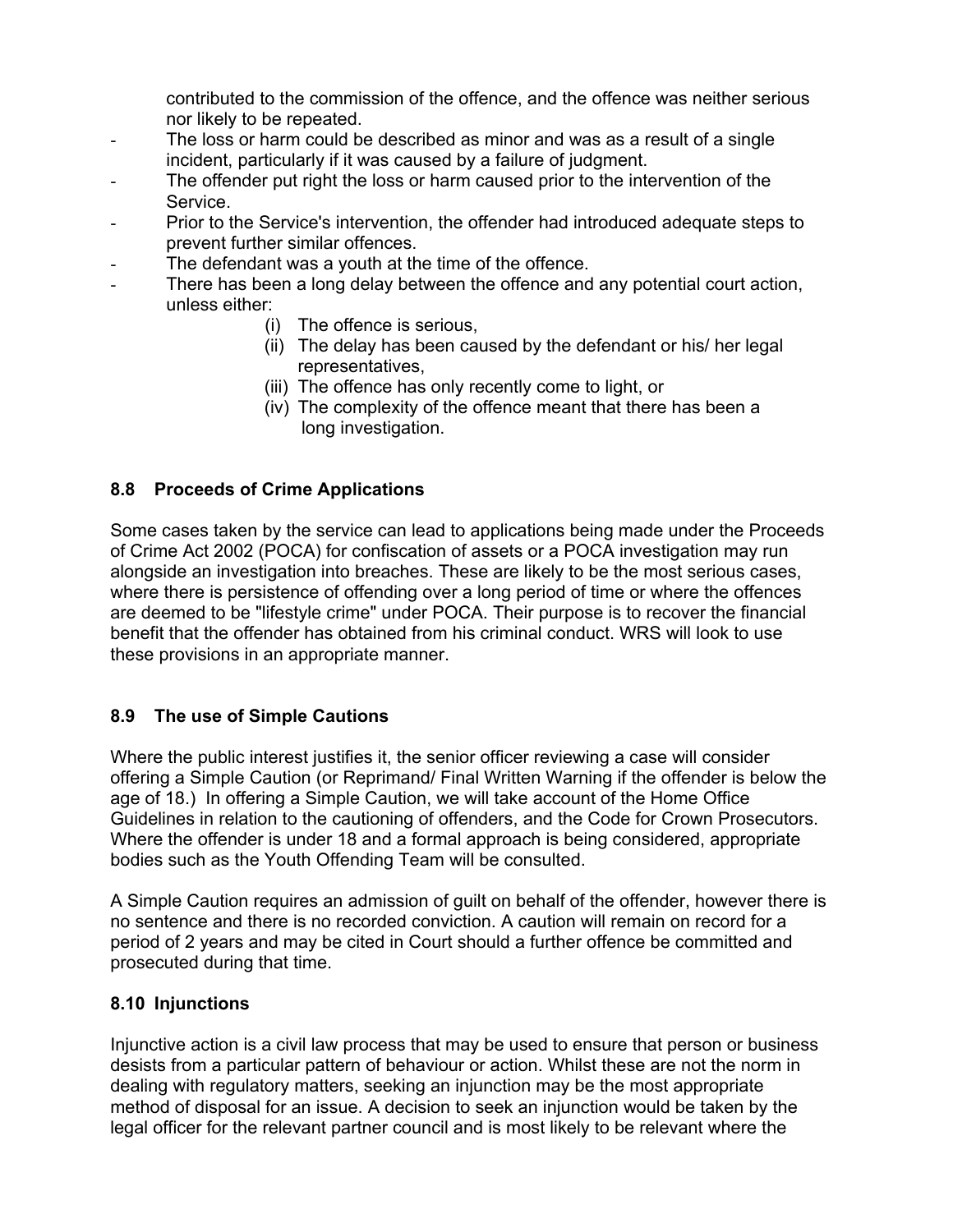normal legal processes such as the issuing of notices and prosecution have not led to resolution of a problem. WRS officers will work with the relevant partner legal team to develop such cases and support them being taken through the Court process.

### **8.11 Other Orders available**

There are a range of orders available in law under various provisions that can be used to tackle what is widely described as "anti-social behaviour." Where these provisions offer a suitable way of dealing with an issue, the service has sufficient resource to deal with the matter and has delegated authority from the relevant partner, the service will take them forward with the support of the relevant partner legal service. The service may refer such matters back to the relevant partner where there is another enforcement team better placed to deal with the issue.

# **8.12 Refusal, Suspension and Revocation of Licence/ Permit**

Where there is a requirement for a business to be licensed or permitted by the local authority, the licence/ permit may be granted under delegated authority unless representations or objections are received against the application. In the majority of such cases, a Licensing Committee or Sub-Committee will hear the case and decide to grant, grant with conditions, or refuse the licence application. In addition, in relation to the Gambling Act 2005, applications for premises Licence, the Licensing Committee can exclude a condition of licence.

Some Licensing or permitting regimes are based on specialist knowledge and have detailed guidance that would make decision making by a lay-person difficult. In such circumstances officers may have delegated authority to refuse, suspend or revoke such licenses. Where this occurs, the applicant/ licensee will be told why and provided with details of any available appeal process.

In most circumstances, a licence/ permit may be considered for suspension, revocation, or the application of further conditions, where officers become aware of either the commission of offences relating to the conduct of the business, or breaches of existing conditions or similar controls. In the majority of cases, these matters will be heard before the Licensing Committee (or a Sub-Committee,) of the relevant partner Authority, and the elected members will determine what action should be taken unless it is one of the matters mentioned above where officers can make a decision under delegated authority. In relation to the more specialised regimes where officers have full delegated responsibility for decision making, explanations of why further conditions/ suspension or revocation are necessary will be provided to the license/ permit holder along with any routes of appeal that are available.

#### **9.0 Additional Information**

The Senior Managers involved in making the more serious decisions will also have regard to legal advice from the relevant partner Head of Legal Services and will not instigate any legal proceedings without their authority.